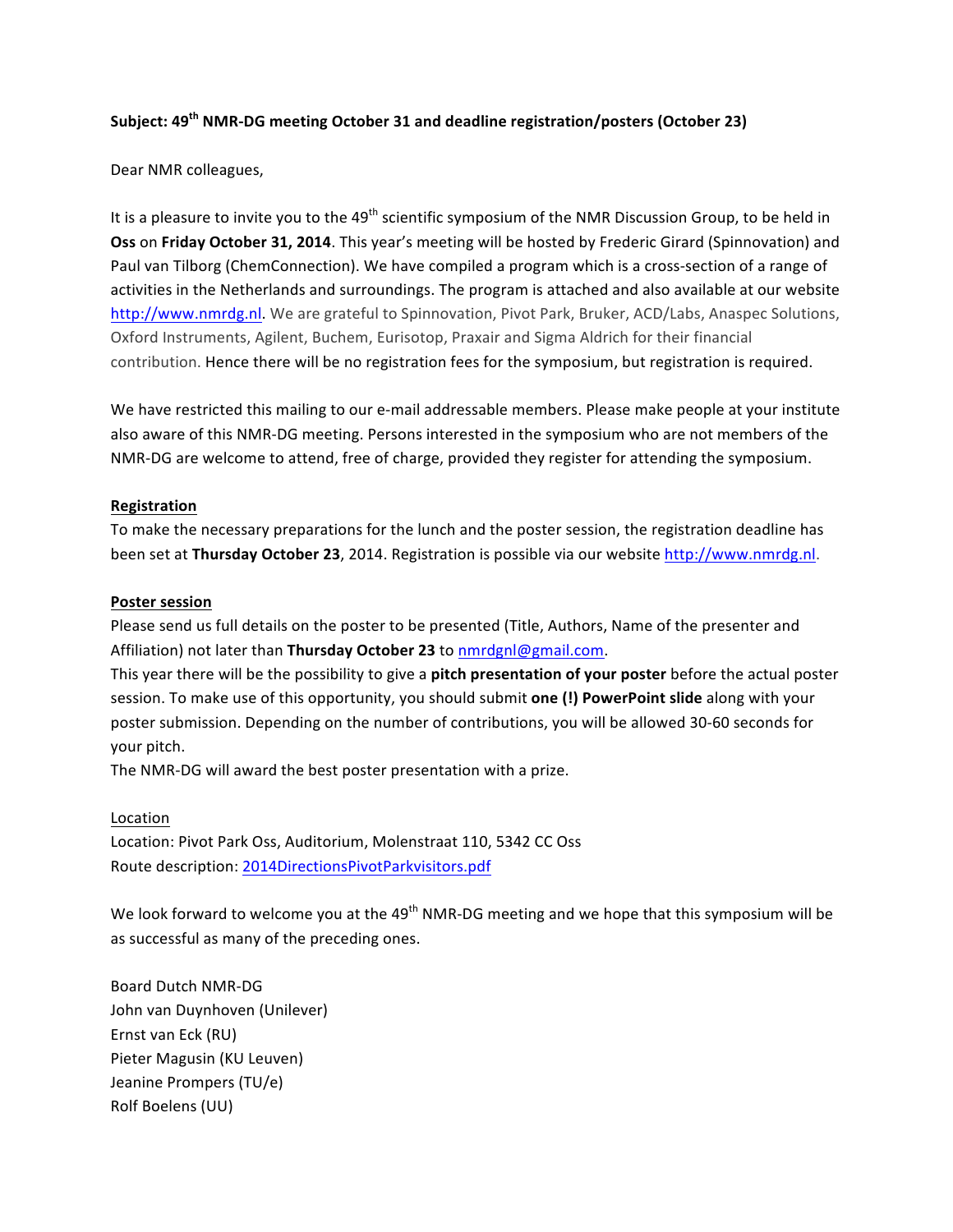# **Program 49th NMR-DG meeting**

Friday, October 31 2014

Location: Pivot Park Oss, Auditorium, Molenstraat 110, 5342 CC Oss Route description: 2014DirectionsPivotParkvisitors.pdf Hosts: Dr. Frederic Girard, Spinnovation, and Dr. Paul van Tilborg, ChemConnection

- 09.30 Reception with coffee
- 10.00 Opening and Welcome
- 10.05 Introduction hosts: Dr. Frederic Girard (Spinnovation)
- 10.15 Prof. dr. Martin Jaeger (Instrumentelle Analytik) Low-field NMR A tool for process analysis
- 10.45 Prof. dr. ir. Jan Lagendijk (UMCU) A radiotherapy accelerator with integrated 1.5T MRI functionality
- 11.15 Poster pitches
- 11.25 Dr. Young Choi (LU) Metabolic fingerprinting, profiling and metabolOMICs of plants by NMR: why, how, and what to do
- 11.50 Dr. Ries de Visser (IsoLife BV) New applications in NMR research using highly <sup>13</sup>C-enriched materials
- 12.15 Poster pitches
- 12.25-14.00 Poster session and lunch buffet
- 14.00 Prof. dr. Sabine Van Doorslaer (Universiteit Antwerpen) Electron paramagnetic resonance a versatile tool for protein research and material sciences
- 14.30 Elwin van der Cruijsen MSc (UU) Study on the membrane protein KcsA: from DNP to TLC
- 14.55 Coffee break
- 15.10 Dr. Lidia Nieto (TU/e) Protein-protein interactions by NMR: Nuclear Receptors as a case study
- 15.35 Drs. Ole Brauckmann (RU)  $\mu$ MAS High resolution solid state NMR of nanoliter samples
- 16.00 Gorter Prize lecture: Dr. Ot Bakermans (TU/e) Cardiac magnetic resonance spectroscopy -Applications in a mouse model of fatty acid oxidation deficiency
- 16.30-16.40 Closure
- 16.40-17.30 Drinks